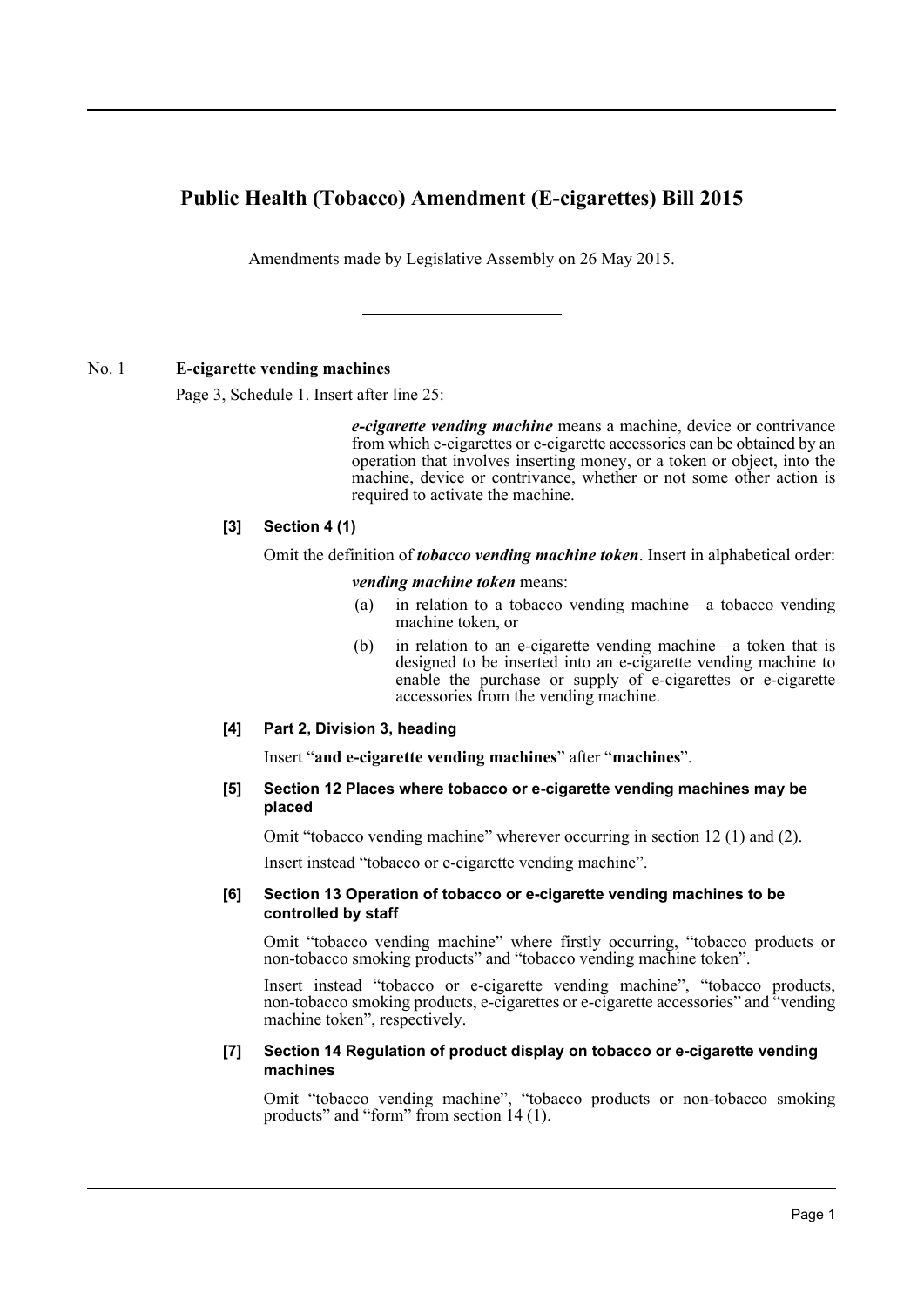Insert instead "tobacco or e-cigarette vending machine", "tobacco products, non-tobacco smoking products, e-cigarettes or e-cigarette accessories" and "form (if any)", respectively.

#### **[8] Section 15 Responsibilities of occupiers for vending machines**

Omit "tobacco vending machine" and "tobacco products or non-tobacco smoking products" wherever occurring.

Insert instead "tobacco or e-cigarette vending machine" and "tobacco products, non-tobacco smoking products, e-cigarettes or e-cigarette accessories", respectively.

#### **[9] Section 15 (4)**

Omit "tobacco products".

Insert instead "tobacco products, non-tobacco smoking products, e-cigarettes or e-cigarette accessories".

#### No. 2 **Purchase of e-cigarettes and e-cigarette accessories in connection with minors and e-cigarette vending machines**

Page 4, Schedule 1. Insert after line 13:

## **[6] Section 23 Purchasing tobacco, smoking or vaping products on behalf of minors**

Omit "tobacco product or non-tobacco smoking product" from section 23 (1).

Insert instead "tobacco, smoking or vaping product".

## **[7] Section 23 (3)**

Insert after section 23 (2):

(3) In this section:

*tobacco, smoking or vaping product* means any of the following:

- (a) a tobacco product,
- (b) a non-tobacco smoking product,
- (c) an e-cigarette that is not an authorised product within the meaning of section 22,
- (d) an e-cigarette accessory that is not an authorised product within the meaning of section 22.

#### **[8] Section 24 Supplying vending machine tokens to minors and activating tobacco or e-cigarette vending machines for minors**

Omit "tobacco vending machine" where firstly and thirdly occurring in section 24 (1) and wherever occurring in section 24 (2).

Insert instead "tobacco or e-cigarette vending machine".

#### **[9] Section 24 (1)**

Omit "tobacco vending machine token". Insert instead "vending machine token".

## **[10] Section 25 Obtaining vending machine tokens on behalf of minors**

Omit "tobacco vending machine token" from section 25 (1). Insert instead "vending machine token".